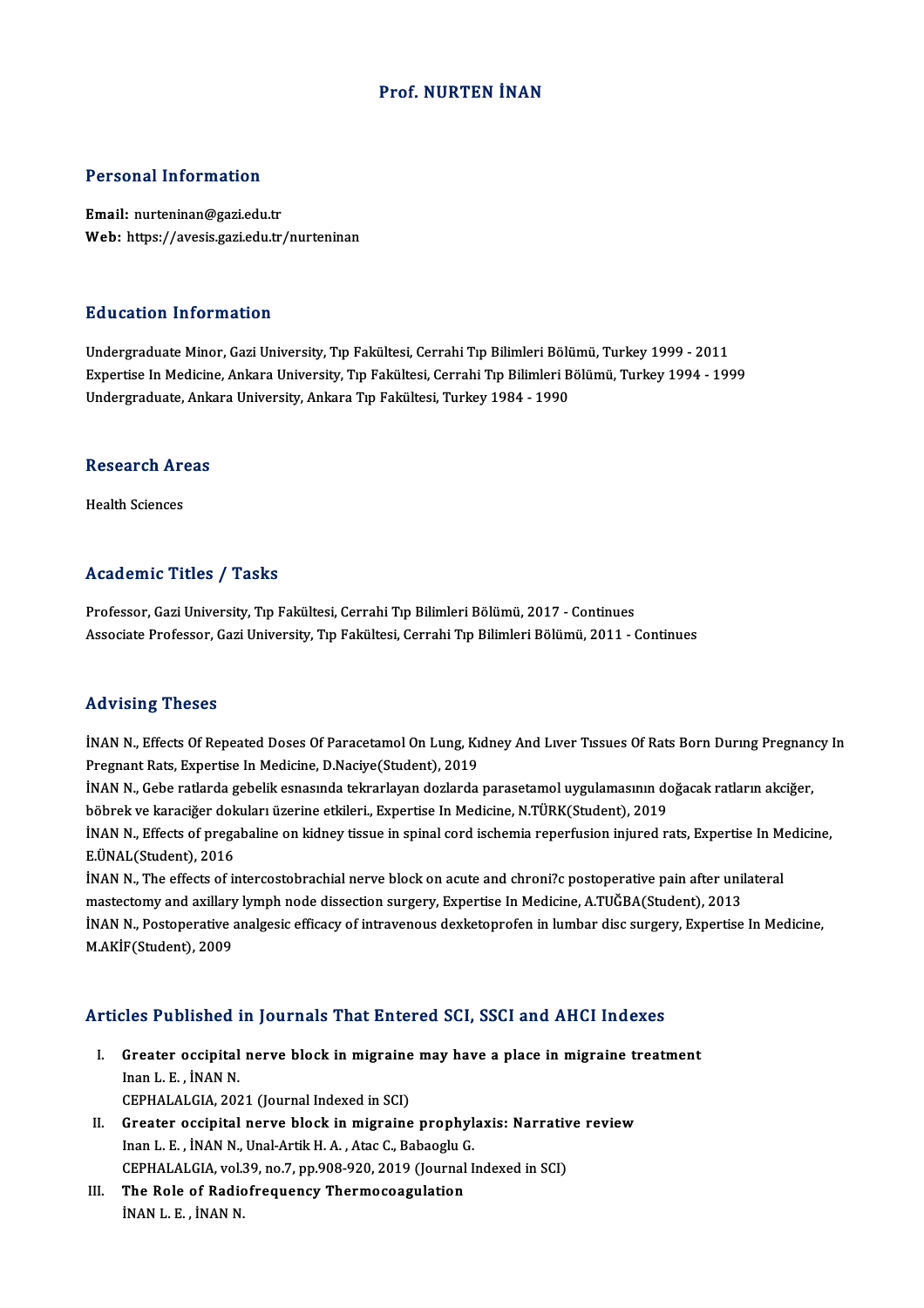PERIPHERAL INTERVENTIONAL MANAGEMENT IN HEADACHE, pp.97-108, 2019 (Journal Indexed in SCI)<br>Comparison of single and repeated blockede of the greater oscipital perus in migraine treatm

- PERIPHERAL INTERVENTIONAL MANAGEMENT IN HEADACHE, pp.97-108, 2019 (Journal Indexed in SCI)<br>IV. Comparison of single and repeated blockade of the greater occipital nerve in migraine treatment PERIPHERAL INTERVENTIONAL MAN<br>Comparison of single and repeate<br>Karadas O., Ozturk B., Inan L., İNAN N.<br>NEUPOLOCICAL SCIENCES AND NEUP Comparison of single and repeated blockade of the greater occipital nerve in migraine treatment<br>Karadas O., Ozturk B., Inan L., İNAN N.<br>NEUROLOGICAL SCIENCES AND NEUROPHYSIOLOGY, vol.35, no.2, pp.97-101, 2018 (Journal Inde Karadas O., Ozturk B., Inan L., INAN N.<br>NEUROLOGICAL SCIENCES AND NEUROPHYSIOLOGY, vol.35, no.<br>V. Treatment of status migrainosus with local anaesthetics<br>Inan L. E. , Unal-Artik H. A. , Atac-Ucar C., Inan N. NEUROLOGICAL SCIENCES AND NEUROPHYSIOLOGY, vol.35, no.2, pp.97-101, 2018 (Journal Indexed in SCI)
- Treatment of status migrainosus with local anaesthetics<br>Inan L. E. , Unal-Artik H. A. , Atac-Ucar C., Inan N.<br>EUROPEAN JOURNAL OF NEUROLOGY, vol.23, pp.288, 2016 (Journal Indexed in SCI)<br>Evaluation of the efficesy of presc VI. Evaluation of the efficacy of pregabalin in oncology patients with neuropathic pain Gul H. L., Erten S., Gul S. K., Dama D., Aksov N. EUROPEAN JOURNAL OF NEUROLOGY, vol.23, <sub>1</sub><br>Evaluation of the efficacy of pregabalin in<br>Gul H. L. , Erten S., Gul S. K. , Dama D., Aksoy N.<br>TURKIVE EIZIKSEL TIR VE REHABILITASYON F Evaluation of the efficacy of pregabalin in oncology patients with neuropathic pain<br>Gul H. L. , Erten S., Gul S. K. , Dama D., Aksoy N.<br>TURKIYE FIZIKSEL TIP VE REHABILITASYON DERGISI-TURKISH JOURNAL OF PHYSICAL MEDICINE AN Gul H. L. , Erten S., Gul S. K. , Dama D., Aksoy N.<br>TURKIYE FIZIKSEL TIP VE REHABILITASYON DERGISI-TURKISH JOURNAL<br>REHABILITATION, vol.62, no.2, pp.103-106, 2016 (Journal Indexed in SCI)<br>Effectiveness of Creater Oscinital VII. Effectiveness of Greater Occipital Nerve Blocks in Migraine Prophylaxis INAN N., Inan L. E., COSKUN Ö., TUNC T., Ilhan M. REHABILITATION, vol.62, no.2, pp.103-106, 2016 (Journal Indexed in SCI) Effectiveness of Greater Occipital Nerve Blocks in Migraine Prophylaxis<br>INAN N., Inan L. E. , COŞKUN Ö., TUNÇ T., Ilhan M.<br>NOROPSIKIYATRI ARSIVI-ARCHIVES OF NEUROPSYCHIATRY, vol.53, no.1, pp.45-48, 2016 (Journal Indexed in iNAN N., Inan L. E. , COŞKUN Ö., TUNÇ T., Ilhan M.<br>NOROPSIKIYATRI ARSIVI-ARCHIVES OF NEUROPSYCHIATRY, vol.53, no.1, pp.45-48, 2016 (Journal Indexed in SC<br>VIII. The Responses of the Greater Occipital Nerve Blockade by Local NOROPSIKIYATRI ARSIVI-ARCHIVES OF NEUROPSYCHIATR<br>The Responses of the Greater Occipital Nerve Block<br>Sahin B. E. , COŞKUN Ö., Ucler S., İNAN N., Inan L., ÖZKAN S.<br>JOUPMAL OF NEUROLOCICAL SCIENCES TURKISU vel 33 x The Responses of the Greater Occipital Nerve Blockade by Local Anesthetics in Headache Patients<br>Sahin B. E. , COȘKUN Ö., Ucler S., İNAN N., Inan L., ÖZKAN S.<br>JOURNAL OF NEUROLOGICAL SCIENCES-TURKISH, vol.33, no.1, pp.20-29 IX. Greater occipital nerve blockade for the treatment of chronic migraine: a randomized, multicenter, double-blind, and placebo-controlled study. Greater occipital nerve blockade for the treatment of chronic migradouble-blind, and placebo-controlled study.<br>Inan L. E. , Inan N., Karadas O., Gul H. L. , Erdemoglu A. K. , Turkel Y., Akyol A.<br>Aste neuvelegies Scandinavi double-blind, and placebo-controlled study.<br>Inan L. E. , Inan N., Karadas O., Gul H. L. , Erdemoglu A. K. , Turkel Y., Akyol A.<br>Acta neurologica Scandinavica, vol.132, no.4, pp.270-7, 2015 (Journal Indexed in SCI Expanded) Inan L. E. , Inan N., Karadas O., Gul H. L. , Erdemoglu A. K. , Turkel Y., A.<br>Acta neurologica Scandinavica, vol.132, no.4, pp.270-7, 2015 (Journal<br>X. Recurrent Thunderclap Headache During Sexual Intercourse<br>Inan L. Unal H Acta neurologica Scandi<br><mark>Recurrent Thundercl</mark>a<br>Inan L., Unal H., İNAN N.<br>IOUPNAL OF NEUPOLOC Recurrent Thunderclap Headache During Sexual Intercourse<br>Inan L., Unal H., İNAN N.<br>JOURNAL OF NEUROLOGICAL SCIENCES-TURKISH, vol.32, no.3, pp.605-609, 2015 (Journal Indexed in SCI)<br>Agunungture for nostdural nungture beadag Inan L., Unal H., İNAN N.<br>JOURNAL OF NEUROLOGICAL SCIENCES-TURKISH, vol.32, no.3, pp.605-609, 2<br>XI. Acupuncture for postdural puncture headache: Report of two cases **JOURNAL OF NEUROLOGICAL SCIENCES-TUR<br>Acupuncture for postdural puncture he<br>Acar H. V. , Yuksel M. U. , Inan N., Eruyar S. G.<br>CHINESE JOURNAL OF INTECRATIVE MEDICI** XI. Acupuncture for postdural puncture headache: Report of two cases<br>Acar H. V., Yuksel M. U., Inan N., Eruyar S. G.<br>CHINESE JOURNAL OF INTEGRATIVE MEDICINE, vol.19, no.7, pp.546-548, 2013 (Journal Indexed in SCI) XII. Effects of right and left stellate ganglion block on blood pressure and QT-QTc intervals in patients with primary Raynaud's phenomenon Takmaz S.A., Uysal H.Y., Inan N., Kaptan Z., Basar H. TURKISH JOURNAL OF MEDICAL SCIENCES, vol.42, no.1, pp.89-94, 2012 (Journal Indexed in SCI) Takmaz S. A. , Uysal H. Y. , Inan N., Kaptan Z., Basar H.<br>TURKISH JOURNAL OF MEDICAL SCIENCES, vol.42, no.1, pp.89-94, 2012 (Journal Indexed in SCI)<br>XIII. Postoperative Analgesic Efficacy of Intravenous Dexketoprofen in Lu TURKISH JOURNAL OF MEDICAL SCIENCES, vol.4<br>Postoperative Analgesic Efficacy of Intrave<br>Yazar M. A. , Inan N., Ceyhan A., Sut E., Dikmen B.<br>JOURNAL OF NEUROSURCICAL ANESTHESIOLOC Postoperative Analgesic Efficacy of Intravenous Dexketoprofen in Lumbar Disc Surgery<br>Yazar M. A. , Inan N., Ceyhan A., Sut E., Dikmen B.<br>JOURNAL OF NEUROSURGICAL ANESTHESIOLOGY, vol.23, no.3, pp.193-197, 2011 (Journal Inde Yazar M. A. , Inan N., Ceyhan A., Sut E., Dikmen B.<br>JOURNAL OF NEUROSURGICAL ANESTHESIOLOGY, vol.23, no.3, pp.193-197, 2011 (Journal Indexed in SCI)<br>XIV. Epileptic Seizure Following IV Tramadol in a Patient with Mental JOURNAL OF NEUROSURGICAL ANESTHESIOLOGY, vol.23, no.<br>Epileptic Seizure Following IV Tramadol in a Patient w<br>Uysal H.Y. , Bilimgut B., Dikmen B., Inan N., Ulger G., Eruyar S.<br>PAIN MEDICINE vol.12, no 5, nn 922, 926, 2011 (J XIV. Epileptic Seizure Following IV Tramadol in a Patient with Mental Retardation and Cerebellar Ataxia<br>Uysal H. Y. , Bilimgut B., Dikmen B., Inan N., Ulger G., Eruyar S.<br>PAIN MEDICINE, vol.12, no.5, pp.833-836, 2011 (Jour Uysal H. Y. , Bilimgut B., Dikmen B., Inan N., Ulge<br>PAIN MEDICINE, vol.12, no.5, pp.833-836, 2011<br>XV. Neck-tongue syndrome: a Turkish patient<br>Inan L. E., Inan N. Sut E. Cockup Q. Usler S. PAIN MEDICINE, vol.12, no.5, pp.833-836, 20<br>Neck-tongue syndrome: a Turkish pation<br>Inan L. E. , Inan N., Sut E., Coskun O., Ucler S.<br>JOUPMAL OF HEADACHE AND PAIN, vol.11 Inan L. E. , Inan N., Sut E., Coskun O., Ucler S.<br>JOURNAL OF HEADACHE AND PAIN, vol.11, 2010 (Journal Indexed in SCI) Inan L. E. , Inan N., Sut E., Coskun O., Ucler S.<br>JOURNAL OF HEADACHE AND PAIN, vol.11, 2010 (Journal Indexed in SCI)<br>XVI. [The effects of two different multimodal analgesic regimens in total hip replacement surgery]. JOURNAL OF HEADACHE AND PAIN, vol.11, 2010<br>[The effects of two different multimodal and<br>Inan N., Akin Takmaz S., Iltar S., Yazici I., Başar H.<br>Agri : Agri (Algaleji) Dernegi'nin Yayin organidir [The effects of two different multimodal analgesic regimens in total hip replacement surgery].<br>Inan N., Akin Takmaz S., Iltar S., Yazici I., Başar H.<br>Agri : Agri (Algoloji) Dernegi'nin Yayin organidir = The journal of the Inan N., Akin Takmaz S., Iltar S., Yazici I., Başar H.<br>Agri : Agri (Algoloji) Dernegi'nin Yayin organidir = The journal of the Turkish Society of Algology, vol.21, pp.69-74,<br>2009 (Journal Indexed in SCI Expanded) Agri : Agri (Algoloji) Dernegi'nin Yayin organidir = The journal of the Turkish Society of Algology, vol.<br>2009 (Journal Indexed in SCI Expanded)<br>XVII. Effect of hydroxyethyl starch 130/0.4 on ischaemia/reperfusion in rabb 2009 (Journal Indexed in SCI Expanded)<br>Effect of hydroxyethyl starch 130/0.4 on ischaemia/reperfusion in<br>Inan N., Iltar S., Surer H., YILMAZ G., Alemdaroglu K. B. , Yazar M. A. , Basar H.<br>FUROPEAN JOURNAL OF ANAESTHESIOLOC Effect of hydroxyethyl starch 130/0.4 on ischaemia/reperfusion in rabbit skeletal muscle<br>Inan N., Iltar S., Surer H., YILMAZ G., Alemdaroglu K. B. , Yazar M. A. , Basar H.<br>EUROPEAN JOURNAL OF ANAESTHESIOLOGY, vol.26, no.2, Inan N., Iltar S., Surer H., YILMAZ G., Alemdaroglu K. B., Yazar M. A., Basar H.<br>EUROPEAN JOURNAL OF ANAESTHESIOLOGY, vol.26, no.2, pp.160-165, 2009<br>XVIII. Parapharyngeal headache tumor mimicking Cervicogenic headache EUROPEAN JOURNAL OF ANAESTH<br>Parapharyngeal headache tume<br>Inan N., Kutlu G., Ucler S., Inan L. E.<br>JOURNAL OF OBOEACIAL BAIN, vol XVIII. Parapharyngeal headache tumor mimicking Cervicogenic headache<br>Inan N., Kutlu G., Ucler S., Inan L. E.<br>JOURNAL OF OROFACIAL PAIN, vol.22, no.1, pp.71-74, 2008 (Journal Indexed in SCI)
- XIX. The Anesthetic Approach in a Patient with Type I Neurofibromatosis with Multiple Deformities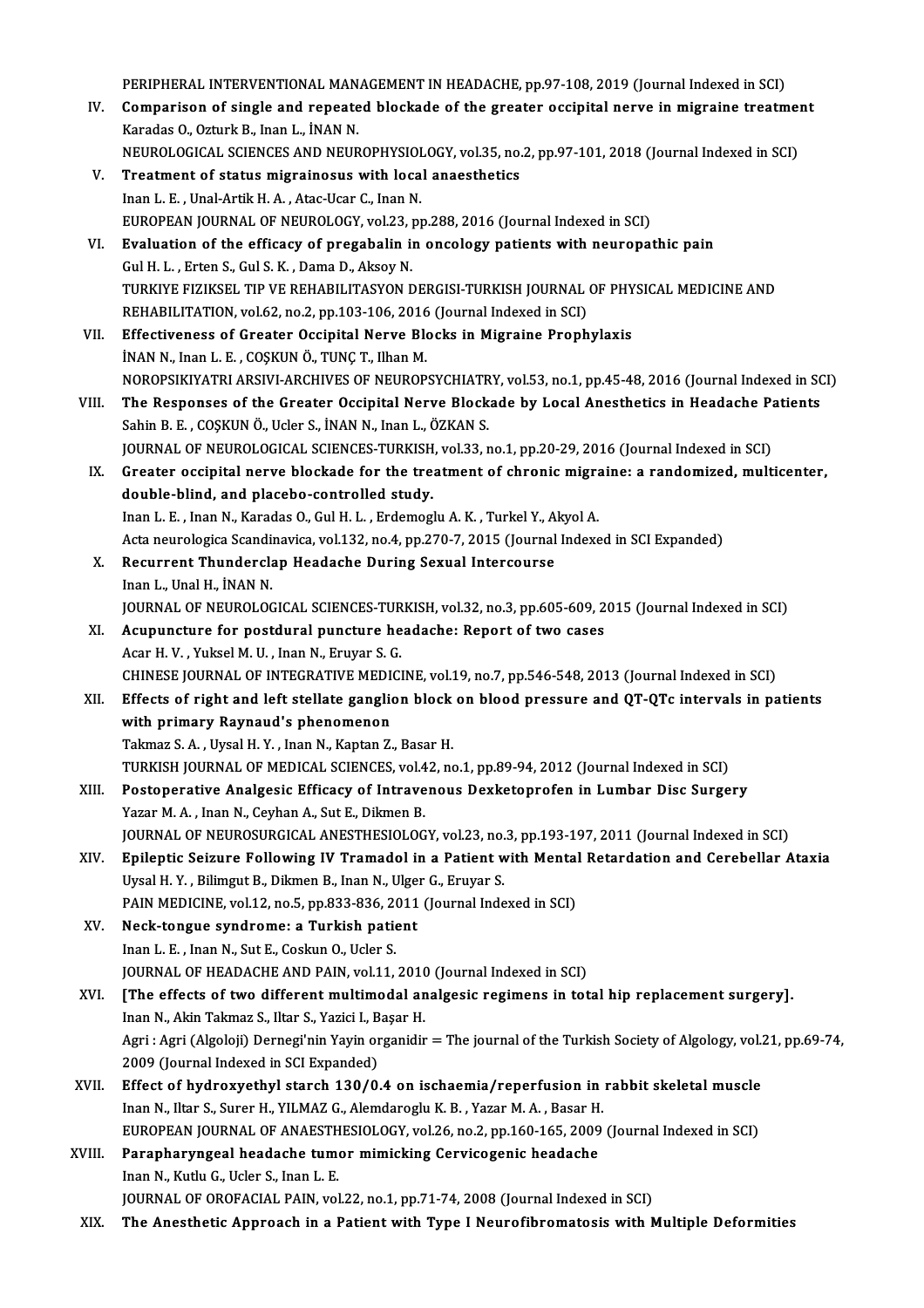Inan N., Basar H., Turkoglu M., Gulec H., Tezer E., Baltaci B. Inan N., Basar H., Turkoglu M., Gulec H., Tezer E., Baltaci B.<br>TURKISH JOURNAL OF MEDICAL SCIENCES, vol.38, no.5, pp.477-480, 2008 (Journal Indexed in SCI)<br>The analgesis effect of 8 and 16 mg lonnovisem administered before Inan N., Basar H., Turkoglu M., Gulec H., Tezer E., Baltaci B.<br>TURKISH JOURNAL OF MEDICAL SCIENCES, vol.38, no.5, pp.477-480, 2008 (Journal Indexed in SCI)<br>XX. The analgesic effect of 8 and 16 mg lornoxicam administered be TURKISH JOURNAL OF MEDICAL SCIENCES, vol.38<br>The analgesic effect of 8 and 16 mg lornoxic<br>randomized, double-blind, controlled study<br>Telmes S.A., Inen N. Coltus A. Endesen B. Sunes The analgesic effect of 8 and 16 mg lornoxicam administered before shock wave lithotripsy: A<br>randomized, double-blind, controlled study<br>Takmaz S.A., Inan N., Goktug A., Erdogan P., Sunay M., Ceyhan A. UROLOGY, vol.72, no.2, pp.282-285, 2008 (Journal Indexed in SCI) Takmaz S. A. , Inan N., Goktug A., Erdogan P., Sunay M., Ceyhan A.<br>UROLOGY, vol.72, no.2, pp.282-285, 2008 (Journal Indexed in SCI)<br>XXI. Intravenous paracetamol improves the quality of postoperative analgesia but does not UROLOGY, vol.72, no.2, pp<br>Intravenous paracetam<br>narcotic requirements Intravenous paracetamol improves the qual<br>narcotic requirements<br>Cakan T., Inan N., Culhaoglu S., Bakkal K., Basar H.<br>JOUPNAL OF NEUPOSUPCICAL ANESTHESIOLOCY narcotic requirements<br>Cakan T., Inan N., Culhaoglu S., Bakkal K., Basar H.<br>JOURNAL OF NEUROSURGICAL ANESTHESIOLOGY, vol.20, no.3, pp.169-173, 2008 (Journal Indexed in SCI)<br>Serum melandialdebyda lavels in women with servise Cakan T., Inan N., Culhaoglu S., Bakkal K., Basar H.<br>JOURNAL OF NEUROSURGICAL ANESTHESIOLOGY, vol.20, no.3, pp.169-173, 20<br>XXII. Serum malondialdehyde levels in women with cervicogenic headache<br>YILMAZ G., Suerer H., Inan N JOURNAL OF NEUROSURGICAL ANESTHESIOLOGY, vol.20,<br>Serum malondialdehyde levels in women with cervi<br>YILMAZ G., Suerer H., Inan N., Coskun O., Inan L., Yuecel D.<br>TURKIVE KLINIKLERLTIR BILIMLERLDERCISL vol.27, no.4 TURKIYE KLINIKLERI TIP BILIMLERI DERGISI, vol.27, no.4, pp.487-490, 2007 (Journal Indexed in SCI) YILMAZ G., Suerer H., Inan N., Coskun O., Inan L., Yuecel D.<br>TURKIYE KLINIKLERI TIP BILIMLERI DERGISI, vol.27, no.4, pp.487-490, 2<br>XXIII. Is there a role for nitric oxide activity in cervicogenic headache?<br>Inan N. VII MAZ TURKIYE KLINIKLERI TIP BILIMLERI DERGISI, vol.27, no.4, pp.487-4<br>Is there a role for nitric oxide activity in cervicogenic head:<br>Inan N., YILMAZ G., Surer H., Coskun Z., Ucler S., Cavdar L., Inan L. E.<br>EUNCTIONAL NEUPOLOCY Is there a role for nitric oxide activity in cervicogenic headache?<br>Inan N., YILMAZ G., Surer H., Coskun Z., Ucler S., Cavdar L., Inan L. E.<br>FUNCTIONAL NEUROLOGY, vol.22, no.3, pp.155-157, 2007 (Journal Indexed in SCI)<br>The Inan N., YILMAZ G., Surer H., Coskun Z., Ucler S., Cavdar L., Inan L. E.<br>FUNCTIONAL NEUROLOGY, vol.22, no.3, pp.155-157, 2007 (Journal Indexed in SCI)<br>XXIV. The effects of etomidate, thiopental, and propofol in induction o FUNCTIONAL NEUROLOGY, vol.22, no.3, pp.155-157, 2007<br>The effects of etomidate, thiopental, and propofol is<br>phenomenon during laparoscopic cholecystectomy<br>Vermundur H. Colon T. Beurel: A. Arelan M. Beltegi B. Inc Yagmurdur H., Cakan T., Bayrak A., Arslan M., Baltaci B., Inan N., Kilinc K. phenomenon during laparoscopic cholecystectomy<br>Yagmurdur H., Cakan T., Bayrak A., Arslan M., Baltaci B., Inan N., Kilinc K.<br>ACTA ANAESTHESIOLOGICA SCANDINAVICA, vol.48, no.6, pp.772-777, 2004 (Journal Indexed in SCI)<br>S. 34 XXV. C-2/C-3 nerve blocks and greater occipital nerve block in cervicogenic headache treatment<br>Inan N., Ceyhan A., Inan L., Kavaklioghu Z., Alptekin A., Unal N. ACTA ANAESTHESIOLOGICA SCANDINAVICA, vol.48, no.6, pp.:<br>C-2/C-3 nerve blocks and greater occipital nerve block<br>Inan N., Ceyhan A., Inan L., Kavaklioghu Z., Alptekin A., Unal N.<br>EUNCTIONAL NEUBOLOCY vol.16, no.3, np.229,242 C-2/C-3 nerve blocks and greater occipital nerve block in cervicogenic he<br>Inan N., Ceyhan A., Inan L., Kavaklioghu Z., Alptekin A., Unal N.<br>FUNCTIONAL NEUROLOGY, vol.16, no.3, pp.239-243, 2001 (Journal Indexed in SCI)<br>C.2. XXVI. C-2-C-3 nerve blockade and great occipital nerve blockade in cervicogenic headache<br>Inan N., Ceyhan A., Inan L., Kavaklioglu O., Alptekin A., Unal N. FUNCTIONAL NEUROLOGY, vol.16, no.3, pp.239-243, 2001 (Jones 2-2-C-3 nerve blockade and great occipital nerve block<br>Inan N., Ceyhan A., Inan L., Kavaklioglu O., Alptekin A., Unal N.<br>PRITISH JOURNAL OF ANAESTHESIA, vol.22, n BRITISH JOURNAL OF ANAESTHESIA, vol.82, pp.189, 1999 (Journal Indexed in SCI) Inan N., Ceyhan A., Inan L., Kavaklioglu O., Alptekin A., Unal N.<br>BRITISH JOURNAL OF ANAESTHESIA, vol.82, pp.189, 1999 (Journal Indexed in SCI)<br>XXVII. Low and high frequency hearing loss after spinal or combined spinal-epi BRITISH JOURNAL OF ANAESTH<br>Low and high frequency head<br>g pencil point spinal needle Low and high frequency hearing loss after spinal<br>g pencil point spinal needle<br>Inan N., Alptekin A., Parpucu M., Safak M., Kihc R., Unal N.<br>PRITISH JOURNAL OF ANAESTHESIA .vol 92, nn 115, 199 g pencil point spinal needle<br>Inan N., Alptekin A., Parpucu M., Safak M., Kihc R., Unal N.<br>BRITISH JOURNAL OF ANAESTHESIA, vol.82, pp.115, 1999 (Journal Indexed in SCI)<br>C2-C3 and GON blockade in cervicogenic headache. Inan N., Alptekin A., Parpucu M., Safak M., Kihc R., Unal N.<br>BRITISH JOURNAL OF ANAESTHESIA, vol.82, pp.115, 199<br>XXVIII. C2-C3 and GON blockade in cervicogenic headache BRITISH JOURNAL OF ANAESTHESIA, vol.82, pp.115, 1999 (Journal Inde:<br>C2-C3 and GON blockade in cervicogenic headache.<br>Inan N., Ceyhan A., Inan L., Kavaklioglu O., Alptekin A., Unal N., Tolunay F.<br>CERHALALCIA, vol.19, no.4, C2-C3 and GON blockade in cervicogenic headache.<br>Inan N., Ceyhan A., Inan L., Kavaklioglu O., Alptekin A., Unal N., Tolur<br>CEPHALALGIA, vol.19, no.4, pp.435, 1999 (Journal Indexed in SCI)<br>Characteristics of headache in misr Inan N., Ceyhan A., Inan L., Kavaklioglu O., Alptekin A., Unal N., Tolunay F.<br>CEPHALALGIA, vol.19, no.4, pp.435, 1999 (Journal Indexed in SCI)<br>XXIX. Characteristics of headache in migraine without aura and episodic tension CEPHALALGIA, vol.19, no.4, pp.435, 1999 (Journal Indexed in SCI)<br>Characteristics of headache in migraine without aura and<br>Turkish population according to the IHS classification.<br>Inan L. E., Tulunay F. C., Guvener A., Tokgo Characteristics of headache in migraine without<br>Turkish population according to the IHS classific<br>Inan L. E., Tulunay F. C., Guvener A., Tokgoz G., Inan N. Cephalalgia : an international journal of headache, vol.14, pp.171-3, 1994 (Journal Indexed in SCI)

#### Articles Published in Other Journals

- rticles Published in Other Journals<br>I. Effects of Pregabalin on Kidney Tissue in Spinal Cord Ischemia Reperfusion Injured Rats<br>JINAL CERAN E. INAN N. KÜCÜK A. ÖZER A. DURSUN A. D. TOSUN M. ARSLAN M. Effects of Pregabalin on Kidney Tissue in Spinal Cord Ischemia Reperfusion<br>ÜNAL CERAN E., İNAN N., KÜÇÜK A., ÖZER A., DURSUN A. D. , TOSUN M., ARSLAN M.<br>Ceri Medical Journal vel 22, 2021 (Refereed Journals of Other Institu Effects of Pregabalin on Kidney Tissue in Spinal Cord Ischemia Rep<br>ÜNAL CERAN E., İNAN N., KÜÇÜK A., ÖZER A., DURSUN A. D., TOSUN M., ARS<br>Gazi Medical Journal, vol.32, 2021 (Refereed Journals of Other Institutions)<br>The Eff UNAL CERAN E., INAN N., KÜÇÜK A., ÖZER A., DURSUN A. D., TOSUN M., ARSLAN M.<br>Gazi Medical Journal, vol.32, 2021 (Refereed Journals of Other Institutions)<br>II. The Effects of Pregabalin on Kidney Tissue of the Rats those hav
- Gazi Medical Journal, vol.32, 2021 (Refereed Journals of Other Institutions)<br>The Effects of Pregabalin on Kidney Tissue of the Rats those have Ureter Obstruction<br>Yilmaz Z., ARPACI A. H. , SÜNGÜ N., KILIÇARSLAN A., ŞIVGIN V The Effects of Pre<br>Yilmaz Z., ARPACI A.<br>BOYUNAGA H., et al.<br>CAZI MEDICAL JOUL Yilmaz Z., ARPACI A. H. , SÜNGÜ N., KILIÇARSLAN A., ŞIVGIN V., İNAN N., Ceran E.<br>BOYUNAGA H., et al.<br>GAZI MEDICAL JOURNAL, vol.30, no.1, pp.55-59, 2019 (Journal Indexed in ESCI)<br>Creater Oscinital Nerve Blask in Migraine Br

BOYUNAGA H., et al.<br>GAZI MEDICAL JOURNAL, vol.30, no.1, pp.55-59, 2019 (Journa<br>III. Greater Occipital Nerve Block in Migraine Prophylaxis<br>Inan L.E. WAN N. GAZI MEDICAL JOU<br>Greater Occipital<br>Inan L. E. , İNAN N.<br>TURKEH JOUPNAL Inan L. E. , İNAN N.<br>TURKISH JOURNAL OF NEUROLOGY, vol.25, no.4, pp.258-259, 2019 (Journal Indexed in ESCI)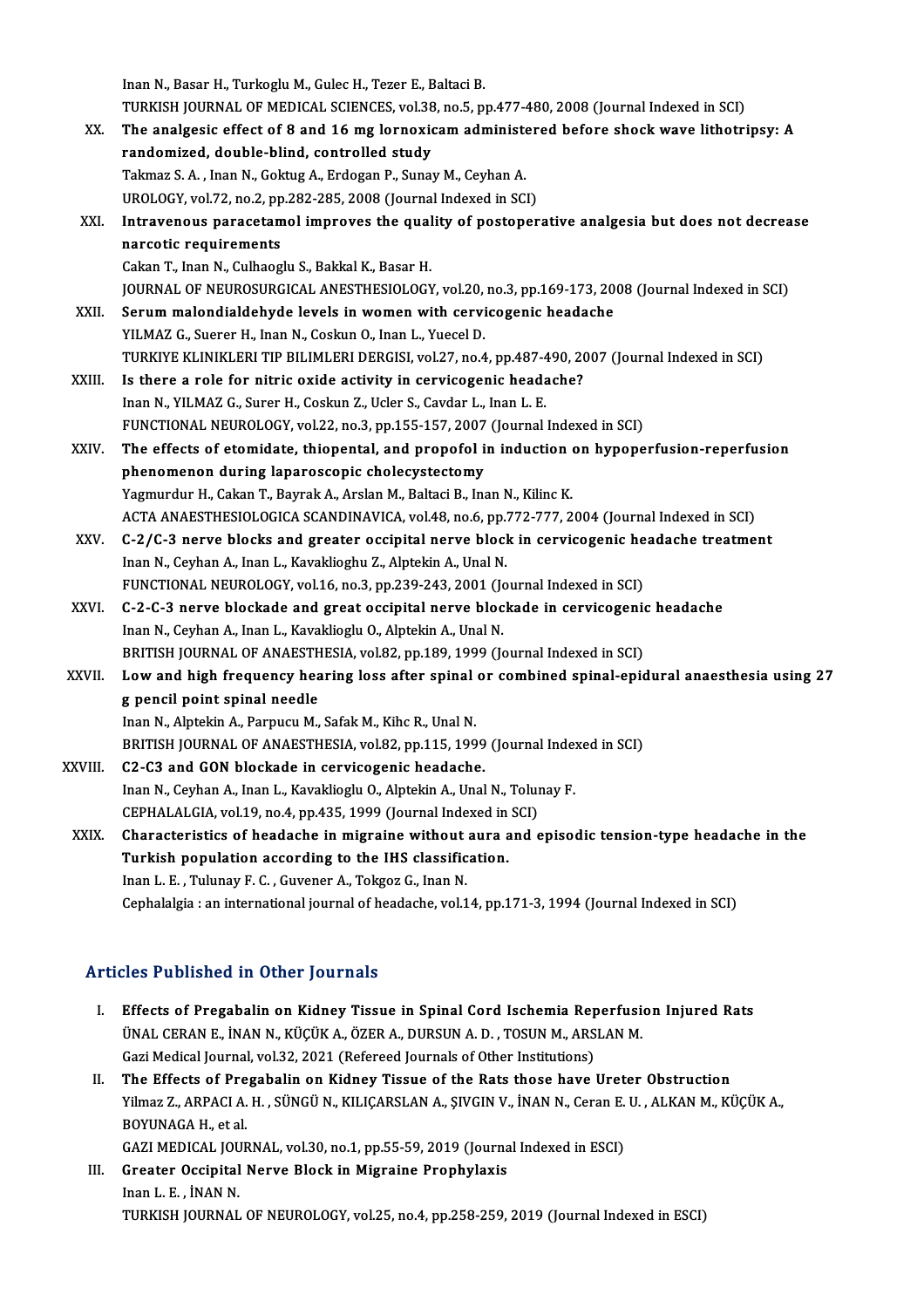| IV.    | Baş Ağrılarında Diğer Girişimsel İşlemler                                                                                                 |
|--------|-------------------------------------------------------------------------------------------------------------------------------------------|
|        | İNAN N.                                                                                                                                   |
|        | İşlemlerTurkiye Klinikleri J Neurol-Special Topics, vol.10, no.4, pp.371-377, 2017 (Other Refereed National<br>Journals)                  |
| V.     | Palyatif Bakım Organizasyonu Nasıl Olmalı? . Türkiye Klinikleri Anesteziyoloji Reanimasyon Özel                                           |
|        | Dergisi "Palyatif Bakım Kavramına Çok Yönlü Bakış Özel Sayısı                                                                             |
|        | <b>İNAN N.</b>                                                                                                                            |
|        | Turkiye Klinikleri J Anest Reanim-Special Topics, vol.10, no.1, pp.20-24, 2017 (Other Refereed National Journals)                         |
| VI.    | The Effect of Intraarticular Ozone Treatment on Pain in Patients with Gonarthrosis                                                        |
|        | Akcali D. T., İNAN N., VURALLI D., Dayanir H., Babacan A.                                                                                 |
|        | GAZI MEDICAL JOURNAL, vol.27, no.3, pp.132-134, 2016 (Journal Indexed in ESCI)                                                            |
| VII.   | Dirençli hıçkırık tedavisinde frenik sinire pulse radyofrekans uygulaması Pulsed radiofrequency                                           |
|        | lesioning of the phrenic nerve in treatment of intractable hiccup                                                                         |
|        | INAN N., TERTEMIZ O. F., AKÇALI D. T., BABACAN C. A.                                                                                      |
|        | Gazi Medical Journal, 2015 (Other Refereed National Journals)                                                                             |
| VIII.  | Bir üniversite hastanesinde yatan hastalara 2007 ve 2012 yıllarında uygulanan bir günlük ağrı                                             |
|        | anketi sonuçlarının karşılaştırılması                                                                                                     |
|        | sevilay y., AKÇALI D. T., çizmeci p., İNAN N., BABACAN C. A.                                                                              |
|        | Gazi Medical Journal, 2015 (Other Refereed National Journals)                                                                             |
| IX.    | Pulsed Radiofrequency Lesioning of the Phrenic Nerve in Treatment of Intractable Hiccup                                                   |
|        | INAN N., Tertemiz O., AKÇALI D. T., Babacan A.                                                                                            |
|        | GAZI MEDICAL JOURNAL, vol.26, no.2, pp.73-74, 2015 (Journal Indexed in ESCI)                                                              |
| X.     | Dirençli Hıçkırık Tedavisinde Frenik Sinire Pulse Radyofrekans Uygulaması                                                                 |
|        | INAN N., TERTEMIZ O. F., AKÇALI D. T., BABACAN C. A.                                                                                      |
|        | Gazi Medical Journal, vol.26, no.2, 2015 (Other Refereed National Journals)                                                               |
| XI.    | Comparison of One Day Pain Evaluation Questionnairre of Inpatients in 2007 and 2012 in a                                                  |
|        | <b>University Hospital</b>                                                                                                                |
|        | Erden S., Akcali D. T., Cizmeci P., İNAN N., Babacan A.                                                                                   |
|        | GAZI MEDICAL JOURNAL, vol.26, no.2, pp.52-55, 2015 (Journal Indexed in ESCI)                                                              |
| XII.   | Cocukluk Cağında Başlayan ve Devam Eden Boyun Dil Sendromu                                                                                |
|        | INAN L. E., INAN N., süt e., COŞKUN Ö., üçler s.                                                                                          |
|        | Türk Nöroloji Dergisi (TND), vol.18, no.2, 2012 (Other Refereed National Journals)                                                        |
| XIII.  | İnguinal herni operasyonlarında levobupivakain ve bupivakain ile ilioinguinal iliohipogastrik sinir                                       |
|        | bloğu ve kesi yerinin lokal anestezikle infiltrasyon bloğunun etkinliği                                                                   |
|        | INAN N., tezer e., GÜLEÇ H., er a., gürsoy N., Başar H.                                                                                   |
|        | Anestezi Dergisi, vol.17, no.1, pp.55-59, 2009 (Other Refereed National Journals)                                                         |
| XIV.   | Total kalça protezi operasyonlarında iki multimodal analjezi yönteminin etkinliği<br>İNAN N., Takmaz S. A., İltar S., Yazıcı I., Başar H. |
|        | Ağrı, vol.21, no.2, 2009 (Other Refereed National Journals)                                                                               |
| XV.    | Migren başağrısında büyük oksipital sinir bloğu 10 hastanın ön sonuçları Greater occipital nevre                                          |
|        | block in migraine headache Preliminary results of 10 patients                                                                             |
|        | Takmaz S. A., İNAN N., Üçler S., Yazar M. A., İNAN L. E., başar h.                                                                        |
|        | Ağrı, vol.20, no.1, pp.47-50, 2008 (Other Refereed National Journals)                                                                     |
| XVI.   | The effect of opioid administration by different routes on the psychological functions of elderly                                         |
|        | patients                                                                                                                                  |
|        | İNAN N., Çakan T., Özen M., Aydın N., Gürel D., Baltacı B.                                                                                |
|        | Ağrı, vol.19, no.4, pp.32-38, 2007 (Refereed Journals of Other Institutions)                                                              |
| XVII.  | Efficacy of lornoxicam in postoperative analgesia after total knee replacement surgery                                                    |
|        | İNAN N., özcan n., takmaz s. A., özcan a., Erdoğan İ., Baltacı B.                                                                         |
|        | Ağrı, vol.19, no.2, pp.38-45, 2007 (Refereed Journals of Other Institutions)                                                              |
| XVIII. | The effect of 3 in 1 femoral nerve block with ropivacaine 0 375 on postoperative morphine                                                 |
|        |                                                                                                                                           |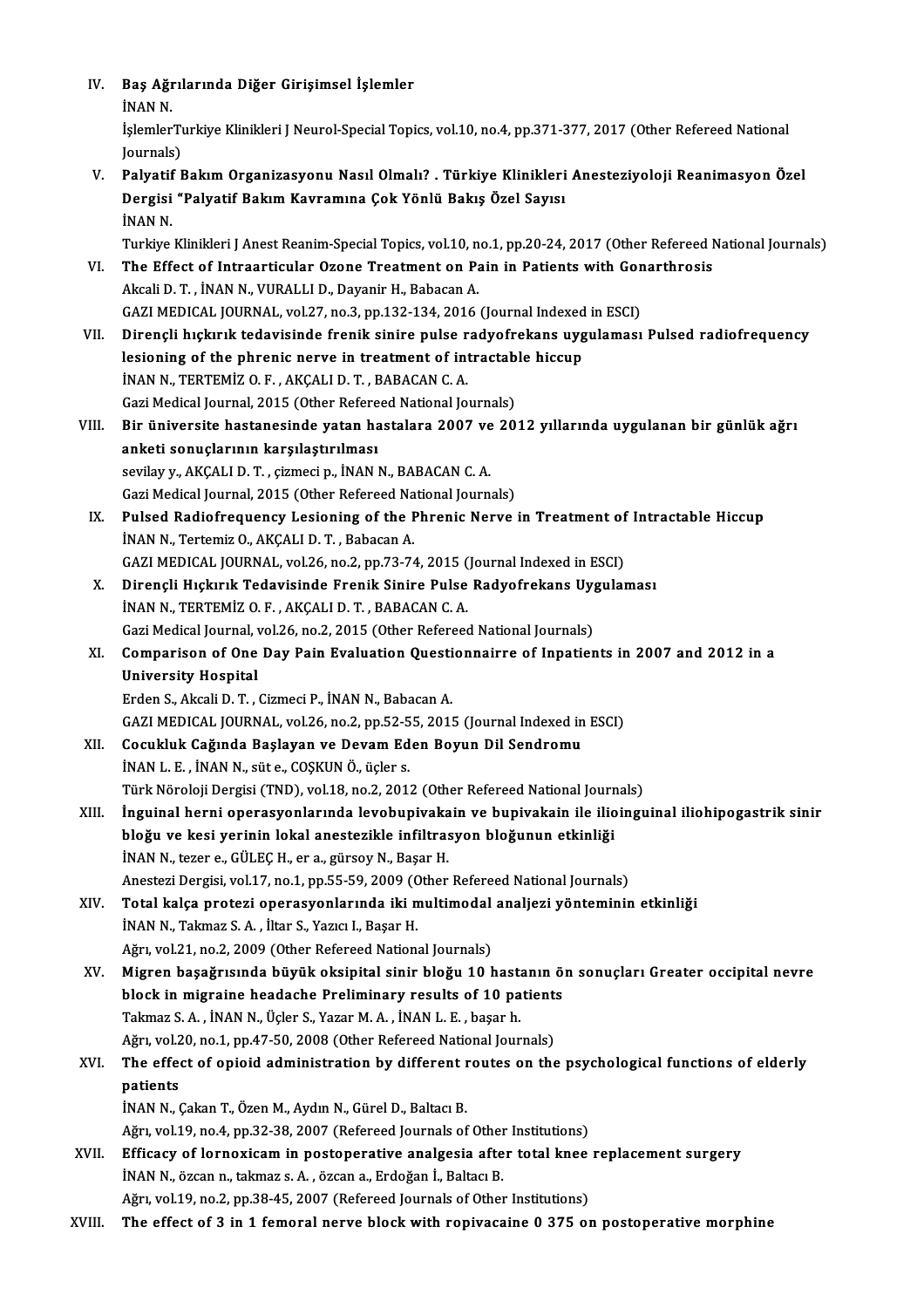|        | consumption in elderly patients after total knee replacement surgery                                  |
|--------|-------------------------------------------------------------------------------------------------------|
|        | Özen m., İNAN N., Tümer F., Uyar A., Baltacı B.                                                       |
|        | Ağrı, vol.18, no.4, pp.44-50, 2006 (Refereed Journals of Other Institutions)                          |
| XIX.   | Ketamine combined with morphine for the management of cancer pain in a patient with meperidine        |
|        | tolerance and addiction                                                                               |
|        | Suna A t., İNAN N., Günal S., Kaymak Ç., Sakallı M., DİKMEN B.                                        |
|        | Ağrı, vol.17, no.3, pp.44-47, 2005 (Refereed Journals of Other Institutions)                          |
| XX.    | Yansıyan omuz ağrısı                                                                                  |
|        | İNAN N., Takmaz S. A., Özcan A., DİKMEN B.                                                            |
|        | Ağrı, vol.16, no.2, pp.44-46, 2004 (Refereed Journals of Other Institutions)                          |
| XXI.   | Epidural ve intravenöz fentanilin preemptif analjezik etkinliğinin karşılaştırılması                  |
|        | Özcan Ş., İNAN N., kaymak ç., Ünal N.                                                                 |
|        | Türk Anest. Rean. Der. Dergisi, vol.31, pp.290-295, 2003 (Other Refereed National Journals)           |
| XXII.  | Opioid toleransı gelişen hastalarda tedavi ne olmalıdır                                               |
|        | INAN N., Aslan M., DİKMEN B.                                                                          |
|        | Ağrı, vol.15, no.3, pp.41-44, 2003 (Refereed Journals of Other Institutions)                          |
| XXIII. | Weill Marchesani sendromunda uzamış apne                                                              |
|        | Özcan Ş., İNAN N., Kaymak Ç.                                                                          |
|        | Gazi Medical Journal, vol.14, no.2, pp.93-95, 2003 (Other Refereed National Journals)                 |
| XXIV.  | Is barbotage necessary to spinal anesthesia                                                           |
|        | ceyhan a., adışen y., turgut ö., İNAN N., ünal n.                                                     |
|        | The Asean Journal of Anesthesia, vol.3, pp.94-97, 2002 (Refereed Journals of Other Institutions)      |
| XXV.   | İsofluran anestezisi altında atrakuryum vekuronyum ve rokuronyumun etkilerinin incelenmesi            |
|        | Kavaklıoğlu Ö., Başar H., Kaymak Ç., İNAN N., Ünal N.                                                 |
|        | Türk Anesteziyoloji ve Reanimasyon Cemiyeti Mecmuası, vol.29, pp.73-78, 2001 (Other Refereed National |
|        | Journals)                                                                                             |

# <sub>Journais)</sub><br>Books & Book Chapters

| <b>Books &amp; Book Chapters</b> |                                                                                                                       |  |
|----------------------------------|-----------------------------------------------------------------------------------------------------------------------|--|
| L                                | Kalça Ağrılarında Enjeksiyonlar                                                                                       |  |
|                                  | TOPTAN T., İNAN N.                                                                                                    |  |
|                                  | in: Ağrı ve Enjeksiyonlar, Babacan A, Editor, Ankara Klinikleri, pp.51-60, 2019                                       |  |
| II.                              | Baş ve boyun ağrılarında enjeksiyonlar                                                                                |  |
|                                  | TOPTAN T., İNAN N.                                                                                                    |  |
|                                  | in: Ağrı ve Enjeksiyonlar, Avni Babacan, Editor, Türkiye Klinikleri, pp.16-27, 2019                                   |  |
| III.                             | The role of radiofrequency thermocoagulation                                                                          |  |
|                                  | INAN L E , INAN N                                                                                                     |  |
|                                  | in: Peripheral Interventional Management in Headache, Ozge, A., Uludüz, D., Karadaş, Ö., Bolay, H., Editor, springer, |  |
|                                  | pp 97-108, 2019                                                                                                       |  |
| IV.                              | İleri Girişimsel Tedaviler-Spinal Kord Stimülasyonu                                                                   |  |
|                                  | Dadalı Ş., İNAN N.                                                                                                    |  |
|                                  | in: Ağrı ve Enjeksiyonlar, Babacan A, Editor, Türkiye Klinikleri, Ankara, pp.128-140, 2019                            |  |
| V.                               | Ağrı Fizyolojisi                                                                                                      |  |
|                                  | İNAN N.                                                                                                               |  |
|                                  | in: Stoelting'xxin Anestezi Pratiğinde Farmakoloji ve Fizyoloji, Ömer Kurtipek, Mustafa Arslan, Editor, Akademisyen   |  |
|                                  | Kitabevi, Ankara, pp. 146-156, 2018                                                                                   |  |
| VI.                              | Conservative treatment in cervicogenic headache                                                                       |  |
|                                  | INAN L E , INAN N                                                                                                     |  |
|                                  | in: Cervicogenic Headache Basic Concepts, O. Sjaastad, T.A. Fredriksen, G. Bono, G. Nappi., Editor, Smith-Gordon,     |  |
|                                  | pp 101-103, 2003                                                                                                      |  |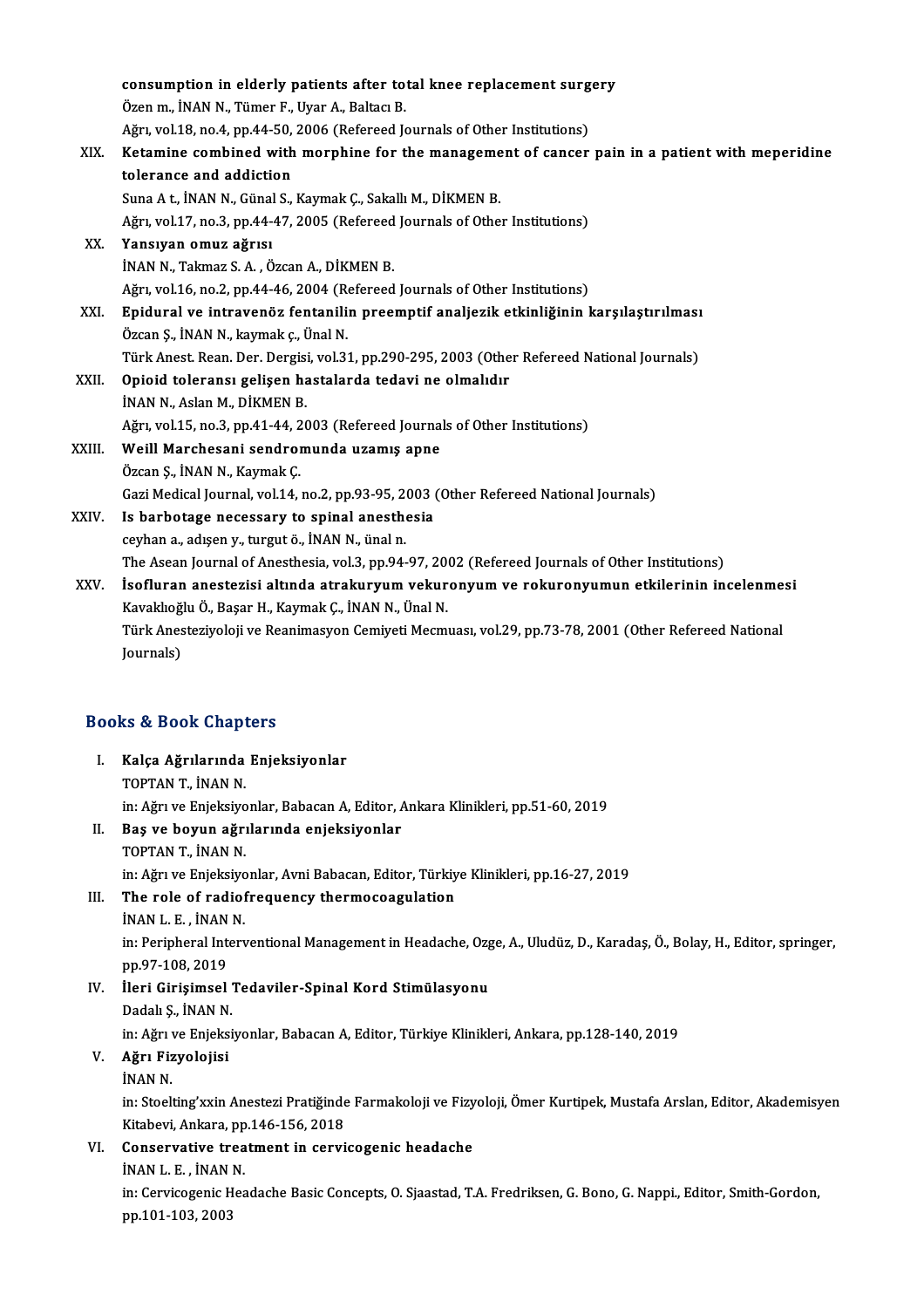# Refereed Congress / Symposium Publications in Proceedings<br>Refereed Congress / Symposium Publications in Proceedings

| Refereed Congress / Symposium Publications in Proceedings |                                                                                                                                                                                                                      |  |
|-----------------------------------------------------------|----------------------------------------------------------------------------------------------------------------------------------------------------------------------------------------------------------------------|--|
| L.                                                        | Gebe ratlarda gebelik esnasında farklı trimesterlarda uygulanan parasetamolün infant ratlarda<br>akciğer, karaciğer ve böbrek dokuları üzerine etkisi<br>TÜRK ÖZTERLEMEZ N., ARSLAN M., KİP G., SEZEN Ş. C., İNAN N. |  |
|                                                           | VIII. Abant Anestezi E-Sempozyumu, 29-30 Mayıs, İstanbul, 29 - 30 May 2021                                                                                                                                           |  |
| П.                                                        | KRONİK KANSER AĞRILI HASTALARIMIZIN PANDEMİ DÖNEMİNDE YÖNETİMİ                                                                                                                                                       |  |
|                                                           | AKTAN Ç., SAMSUM S., AKÇALI D. T., İNAN N.                                                                                                                                                                           |  |
|                                                           | 3. Palyatif Bakım E-sempozyumu, Turkey, 18 - 19 December 2020                                                                                                                                                        |  |
| III.                                                      | Gebe ratlarda gebelik esnasında tekrarlaya dozlarda parasetamol uygulamasının doğacak ratların                                                                                                                       |  |
|                                                           | akciğer, böbrek ve karaciğer dokuları üzerine etkileri                                                                                                                                                               |  |
|                                                           | TÜRK ÖZTERLEMEZ N., İNAN N., ARSLAN M., GÜLBAHAR Ö., DAĞLI H., MEMİŞ L., SADİOĞLU A.                                                                                                                                 |  |
|                                                           | https://e-kongre.tark2020.org/ https://www.tard.org.tr/tark2020/tark2020.html, TARK 2020, Ankara, Turkey, 28                                                                                                         |  |
|                                                           | - 30 October 2020                                                                                                                                                                                                    |  |
| IV                                                        | Gebe ratlarda gebelik esnasında tekrarlayan dozlarda parasetamol uygulamasının doğacak ratların                                                                                                                      |  |
|                                                           | akciğer, böbrek ve karaciğer dokuları üzerine etkileri                                                                                                                                                               |  |
|                                                           | TÜRK ÖZTERLEMEZ N., İNAN N., ARSLAN M., GÜLBAHAR Ö., Dağlı H., MEMİŞ L., SADİOĞLU A.                                                                                                                                 |  |
|                                                           | 54. Türk Anesteziyoloji ve Reanimasyon Kongresi (TARK), İstanbul (E-Kongre), (2020)., Turkey, 28 - 30 October                                                                                                        |  |
|                                                           | 2020                                                                                                                                                                                                                 |  |
| V.                                                        | Gebe ratlarda gebelik esnasında farklı trimesterlarda uygulanan parasetamolün infant ratlarda                                                                                                                        |  |
|                                                           | eritrosit deformabilitesi üzerine etkisi                                                                                                                                                                             |  |
|                                                           | TÜRK ÖZTERLEMEZ N., KİP G., ÇOMU F. M., İNAN N., ARSLAN M.                                                                                                                                                           |  |
|                                                           | SBÜ 3. Anesteziyoloji ve Reanimasyon Sempozyumu, İzmir, Turkey, 07 December 2019                                                                                                                                     |  |
| VI.                                                       | Lomber spinal kitle rezeksiyonu sonrası gelişen nöropatik ağrı tedavisinde spinal kord stimulötörü                                                                                                                   |  |
|                                                           | TOPTAN T., dadalı ş., İNAN N., BABACAN C. A.                                                                                                                                                                         |  |
|                                                           | Uluslararası katılımlı 15. Ulusal Ağrı Kongresi 2018, Turkey, 15 - 17 November 2018                                                                                                                                  |  |
| VII.                                                      | Brakiyal pleksus lezyonu sonrası gelişen nöropatik ağrıda başarılı spial kord stimulatörü uygulaması<br>dadalı ş., toptan t., İNAN N., coştu a., AKÇALI D. T., BABACAN C. A.                                         |  |
|                                                           | Uluslararası katılımlı 15. Ulusal Ağrı Kongresi 2018, Turkey, 15 August - 18 November 2018                                                                                                                           |  |
| VIII.                                                     | Spinal kord stimulatörü reimplantasyonu sonrası epidural kan yaması uygulaması                                                                                                                                       |  |
|                                                           | sükriye d., İNAN N., toptan t., AKÇALI D. T., BABACAN C. A.                                                                                                                                                          |  |
|                                                           | Uluslararası katılımlı 15. Ulusal Ağrı Kongresi 2018, Turkey, 15 - 18 November 2018                                                                                                                                  |  |
| IX.                                                       | EFFECT OF PREGABALIN ON KIDNEY TISSUE IN SPINAL CORD ISCHEMIA REPERFUSION INJURY                                                                                                                                     |  |
|                                                           | <b>INDUCED RATS</b>                                                                                                                                                                                                  |  |
|                                                           | CEREN E., İNAN N., KÜÇÜK A., ÖZER A., DURSUN A. D., ARSLAN M.                                                                                                                                                        |  |
|                                                           | IMIRT2018, 19 - 20 April 2018                                                                                                                                                                                        |  |
| X.                                                        | Spinal kord iskemi reperfüzyon hasarı oluşturulan ratlarda pregabalinin böbrek dokusu üzerine                                                                                                                        |  |
|                                                           | etkisi<br>ÜNAL CERAN E., İNAN N., KÜÇÜK A., ÖZER A., DURSUN A. D., TOSUN M., ARSLAN M.                                                                                                                               |  |
|                                                           | 51. Türk Anesteziyoloji ve Reanimasyon Kongresi (TARK), Antalya, (2017)., Turkey, 26 - 30 October 2017                                                                                                               |  |
| XI.                                                       | Cognitive Behavioral Therapy and Greater Occipital Nerve Blockade Combination in The Treatment                                                                                                                       |  |
|                                                           | of Chronic Migraine                                                                                                                                                                                                  |  |
|                                                           | Inan L. E., Atac-Ucar C., Unal-Artik H., Babaoglu G., İNAN N., Yoldas T. K.                                                                                                                                          |  |
|                                                           | 18th International Headache Congress (IHC) of the International-Headache-Society, Vancouver, Canada, 7 - 10                                                                                                          |  |
|                                                           | September 2017, vol.37, pp.103-104                                                                                                                                                                                   |  |
| XII.                                                      | Treatment of resistant cluster headache by sphenopalatine ganglion pulse radiofrequency ablation                                                                                                                     |  |
|                                                           | Inan L. E., İNAN N., Atac-Ucar C., Unal-Artik H., Babaoglu G., Yoldas T. K.                                                                                                                                          |  |
|                                                           | 18th International Headache Congress (IHC) of the International-Headache-Society, Vancouver, Canada, 7 - 10                                                                                                          |  |
|                                                           | September 2017, vol 37, pp.215                                                                                                                                                                                       |  |
| XIII.                                                     | Üreter Obstrüksiyonu Oluşturulan Ratlarda Pregabalinin Böbrek Dokusu Üzerine Etkileri                                                                                                                                |  |
|                                                           | Yılmaz Z., ARPACI A. H., SÜNGÜ N., KILIÇARSLAN A., ŞIVGIN V., İNAN N., ÜNAL CERAN E., ALKAN M., KÜÇÜK A.,                                                                                                            |  |
|                                                           |                                                                                                                                                                                                                      |  |